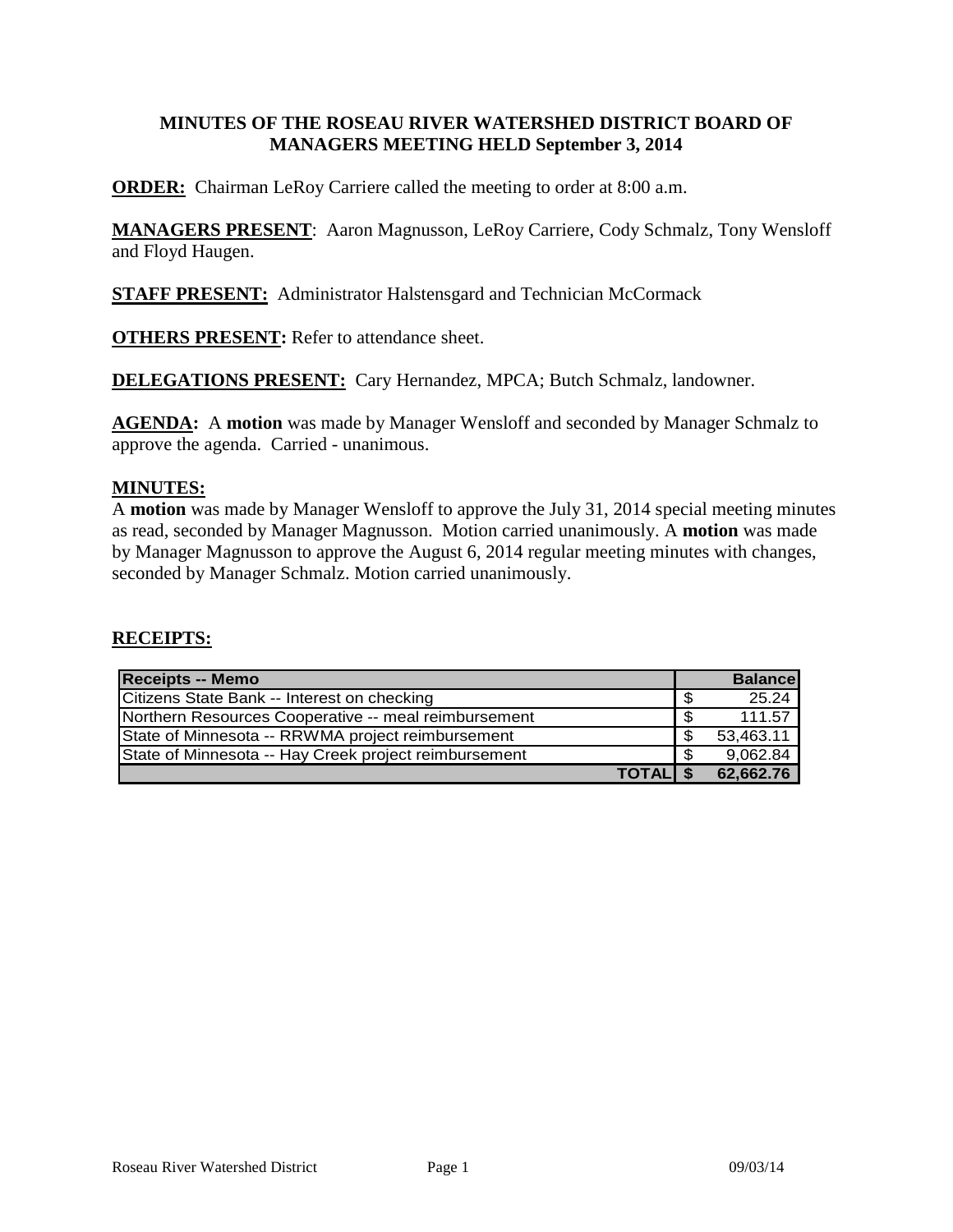| <b>Bills -- Memo</b>                                              |                                      | <b>Amount</b> |
|-------------------------------------------------------------------|--------------------------------------|---------------|
| City of Roseau -- utilities                                       | \$                                   | 220.44        |
| CenturyLink -- phone bill                                         | \$                                   | 107.26        |
| Sjoberg's Cable TV -- cable internet                              | $\overline{\$}$                      | 47.13         |
| Marco -- copier maintenance                                       | $\overline{\$}$                      | 44.89         |
| Roseau Times-Region -- notice                                     | \$                                   | 126.00        |
| Minnesota Energy -- natural gas bill                              | $\overline{\$}$                      | 17.48         |
| Postmaster -- stamps                                              | $\overline{\$}$                      | 147.00        |
| <b>HDR Engineering -- Project Engineering</b>                     | $\overline{\$}$                      | 18,711.93     |
| Floyd Haugen -- meetings, mileage and expenses                    | $\overline{\$}$                      | 91.67         |
| LeRoy Carriere -- meetings, mileage and expenses                  | $\overline{\mathcal{E}}$             | 138.52        |
| Cody Schmalz -- meetings, mileage and expenses                    | $\overline{\$}$                      | 244.92        |
| Aaron Magnusson -- meetings, mileage and expenses                 | $\overline{\$}$                      | 108.03        |
| Tony Wensloff -- meetings, mileage and expenses                   | $\overline{\$}$                      | 157.56        |
| Torin McCormack -- salary                                         | $\overline{\$}$                      | 3,555.76      |
| Tracy Halstensgard -- salary                                      | $\overline{\$}$                      | 3,553.75      |
| Brady Castle -- wages and mileage                                 | $\overline{\$}$                      | 1,046.41      |
| Tracy Halstensgard -- mileage                                     | $\overline{\$}$                      | 110.88        |
| Torin McCormack -- mileage                                        | $\overline{\$}$                      | 383.80        |
| PERA -- employee and employer share                               | $\frac{6}{9}$                        | 1,169.98      |
| Internal Revenue Service -- 941 tax                               |                                      | 2,708.97      |
| Super One Foods -- food for meetings and supplies                 | $\overline{\$}$                      | 172.29        |
| Roseau Bakery -- rolls for meeting                                | $\overline{\$}$                      | 23.39         |
| Kittson County -- debris removal SD 51                            | $\overline{\$}$                      | 810.00        |
| Roso Cleaners -- rug rental                                       | $\overline{\$}$                      | 75.24         |
| Cardmember Services --                                            | $\overline{\$}$                      | 86.50         |
| Ace hardware -- ratchets for WD 3 traps                           | $\overline{\$}$                      | 10.67         |
| Halverson Sand and Gravel, Inc -- Norland Construction            | $\overline{\$}$                      | 16,876.00     |
| Quality printing -- RRWMA final Engineer's report & annual report | $\overline{\$}$                      | 401.85        |
| Pemberton, Sorlie law firm -- investigation                       | $\overline{\$}$                      | 6,660.13      |
| Houston Engineering -- Beltrami PT                                | \$                                   | 1,890.40      |
| <b>TOTAL</b>                                                      | $\overline{\boldsymbol{\mathsf{S}}}$ | 59,698.85     |

**BILLS:** A motion was made by Manager Schmalz to pay the normal monthly bills, seconded by Manager Wensloff. Motion carried unanimous.

**Delegations:** Butch Schmalz met with the board to discuss the RRWMA project. Manager Schmalz recused himself from the board. Butch Schmalz stated that he has concerns with the 2500 cfs stated in the proposed operation plan. He also stated that he was against the operating plan as discussed at the committee meeting. There was discussion on issues with Canadian government efforts to address flooding. Engineer Dalager responded to Mr. Schmalz's concerns.

At 8:30 Chairman Carriere called for a motion to close the regular meeting and open the public hearing on the proposed 2015 budget. A **motion** was made by Manager Haugen to close the regular meeting and open the public hearing, seconded by Manager Wensloff. Motion carried unanimously. There were no written or verbal comments. A **motion** was made by Manager Wensloff, seconded by Manger Haugen to open the regular meeting.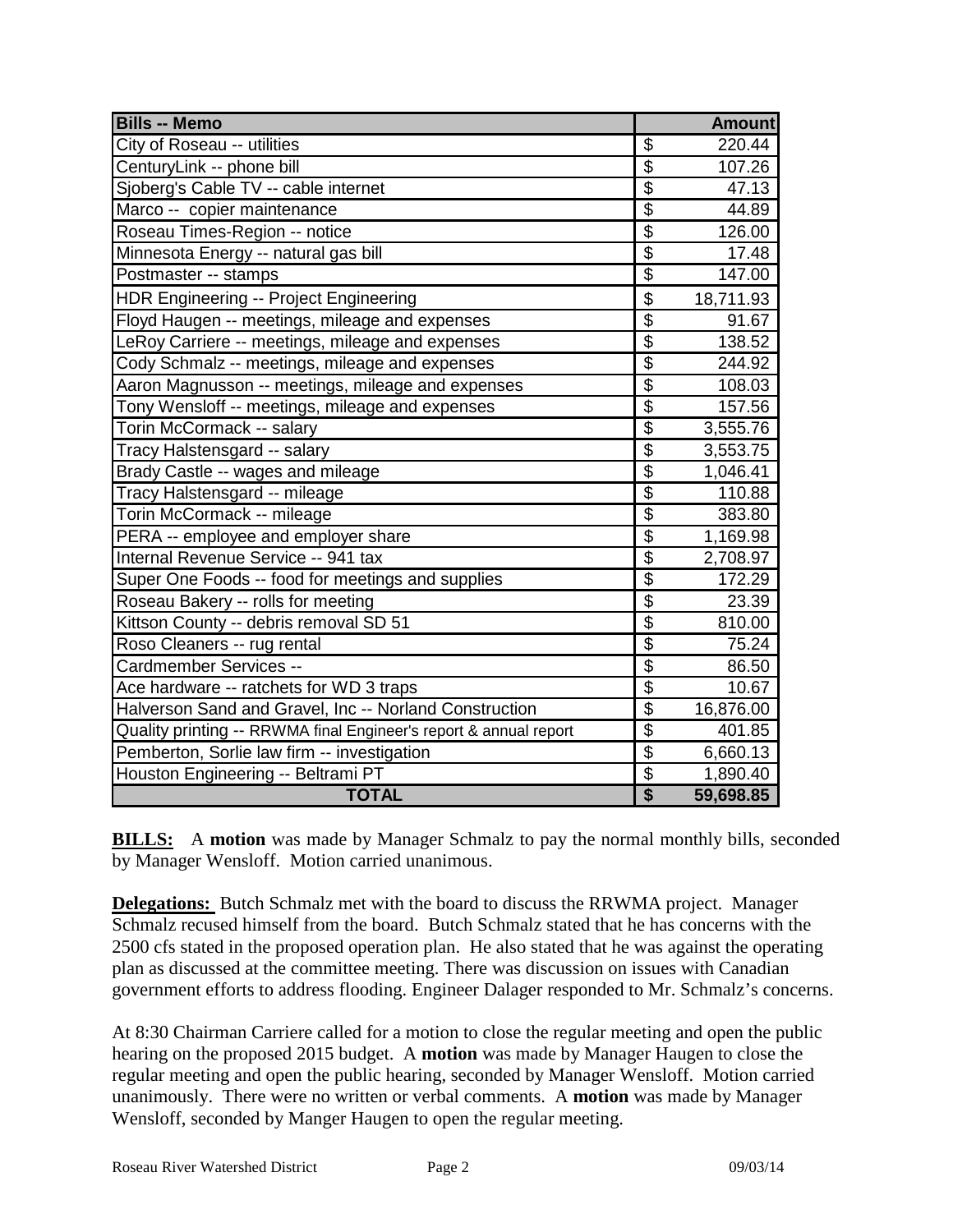The Board discussed the RRWMB / Construction levy. A **motion** was made by Manager Magnusson and seconded by Manager Wensloff to levy an ad valor em tax in the amount of .0004836 of the estimated market value in the RRWD in accordance with the provisions of Chapter 162, 1976 Session Laws and the provisions of the Joint Powers Agreement with the RRWMB. Motion carried unanimously.

The Board discussed the ditch levees. A **motion** was made by Manager Haugen and seconded by Manager Schmalz to levy the below stated amounts to each ditch system for the year 2015:

- \$ 12,000.00 levy on WD#3 Ditch System
- \$ 3,000.00 levy on Ditch #8
- \$ 1,500.00 levy on Ditch #16
- \$ 2,500.00 levy on West Interceptor

A one percent assessment on redetermined benefits on State Ditch #51: approximate figures are as follows;

| Roseau County            |    | \$88,177.69 |
|--------------------------|----|-------------|
| <b>Kittson County</b>    |    | \$1,155.02  |
| Marshall County          | S. | 641.92      |
| Beltrami County          | S. | 899.65      |
| Lake of the Woods County | S. | 648.60      |

Motion approved with all in favor.

The Board discussed the Administrative levy. A **motion** was made by Manager Haugen and seconded by Manager Magnusson to levy an ad valor em tax of .00048 (not et exceed \$250,000.00) pursuant to M.S.A. Section 112.61 Subdivision 3, of real estate and personal property in the RRWD for the general fund expenses and for the construction and maintenance of projects of common benefit to the RRWD. Motion carried unanimously.

Following discussion, a **motion** was made by Manager Magnusson seconded by Manager Haugen to approve the proposed 2015 budget. Motion carried unanimously.

| <b>Administrative Budget:</b> |                                       |       |                |  |
|-------------------------------|---------------------------------------|-------|----------------|--|
| 1.                            | Salaries and benefits                 |       | \$120,000.00   |  |
| 2.                            | Manager's per diem and expenses       |       | 12,000.00      |  |
| 3.                            | Dues and subscriptions                |       | 1,500.00       |  |
| 4.                            | Engineering                           |       | 10,000.00      |  |
| 5.                            | Legal and accounting                  |       | 15,000.00      |  |
| 6.                            | Real estate taxes                     |       | 7,000.00<br>S  |  |
| 7.                            | <b>Rent and Utilities</b>             |       | \$<br>5,500.00 |  |
| 8.                            | Insurance                             |       | \$<br>8,000.00 |  |
| 9.                            | Telephone and internet                |       | 2,250.00<br>\$ |  |
| 10.                           | Office supplies, postage $&$ printing |       | 6,000.00<br>\$ |  |
| 11.                           | Capital Outlay                        |       | 15,000.00      |  |
| 12.                           | Stream gaging                         |       | 15,000.00      |  |
| 13.                           | RRWD projects / maintenance           |       | 32,750.00      |  |
|                               |                                       | Total | \$250,000.00   |  |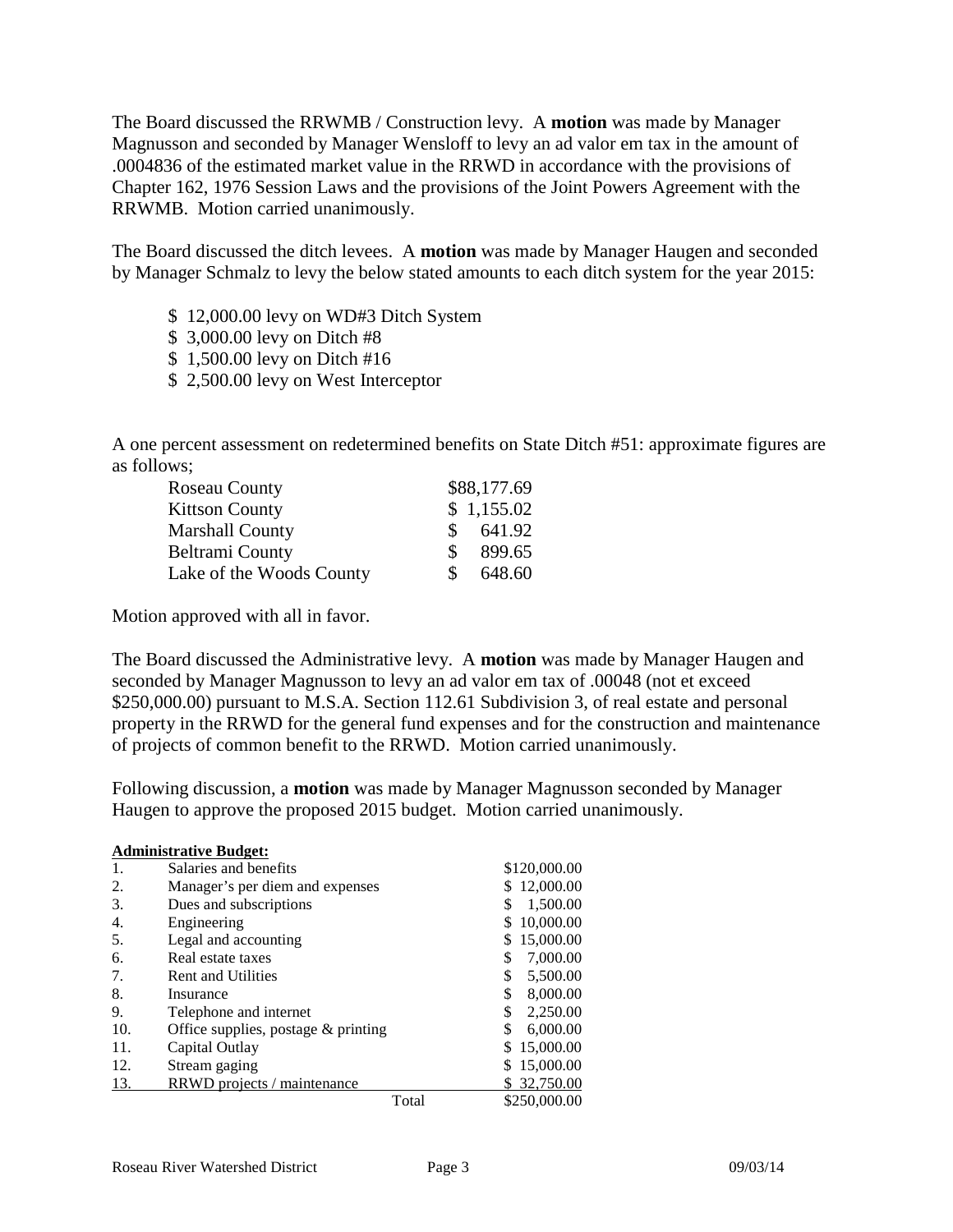| <b>Construction Budget:</b>             |       |              |
|-----------------------------------------|-------|--------------|
| 1. Red River Watershed Management Board |       | \$144,511.63 |
| 2. RRWD Construction Fund               |       | \$144,511,62 |
|                                         | Total | \$289,023.25 |

Discussion continued with Mr. Schmalz on his concerns.

Cary Hernandez met with the Board to discuss the WRAPS process and gave a presentation. The Board discussed being the local lead for the process. A **motion** was made by Manager Magnusson for the RRWD to be the lead agency for the WRAPS process, seconded by Manager Haugen. Motion carried unanimously. A **motion** was made by Manger Haugen to hire HDR Engineering as the consultant for the WRAPS process, seconded by Manager Wensloff. Motion carried unanimously. The RRWD will act as the civic engagement agent.

### **PERMITS:**

Technician McCormack discussed permit #14-14 (Erik Dunham). Manager Wensloff made a **motion** to approve the permit with conditions, seconded by Manager Schmalz. Motion carried with Manager Magnusson opposed.

Technician McCormack discussed permit #14-22 (Orlin Diesen). Manager Wensloff made a **motion** to approve the permit with the condition that adjacent downstream landowner approves, seconded by Manager Magnusson. Motion carried unanimously.

Technician McCormack discussed permit #14-23 & 14-27 (Rick Sikorski). Manager Schmalz made a **motion** to approve the permits as submitted, seconded by Manager Haugen. After discussion, motion carried with Managers Schmalz and Haugen in favor, Manager Wensloff opposed and Manager Magnusson abstaining. Mr. Sikorski will work with technician McCormack to draw a more detailed plan for the ag dike. The option of installing a trap on the "Lins crossing" will be looked into further.

Technician McCormack discussed permit #14-21 (Bob Wetmore). Manager Magnusson made a **motion** to approve the permit for a 40" cmp, seconded by Manager Haugen. Motion carried unanimously.

Technician McCormack discussed permit #14-24 (Norfarm Seed Inc.). Manager Haugen made a **motion** to approve the permit with the plan as submitted, seconded by Manager Schmalz. Motion carried unanimously.

Technician McCormack discussed permit #14-25 (Ryan Lovold). Manager Haugen made a **motion** to approve the permit as submitted, seconded by Manager Magnusson. Motion carried unanimously.

Technician McCormack discussed permit #14-26 (James Madoll). Manager Wensloff made a **motion** to approve the permit as submitted, seconded by Manager Magnusson. Motion carried unanimously.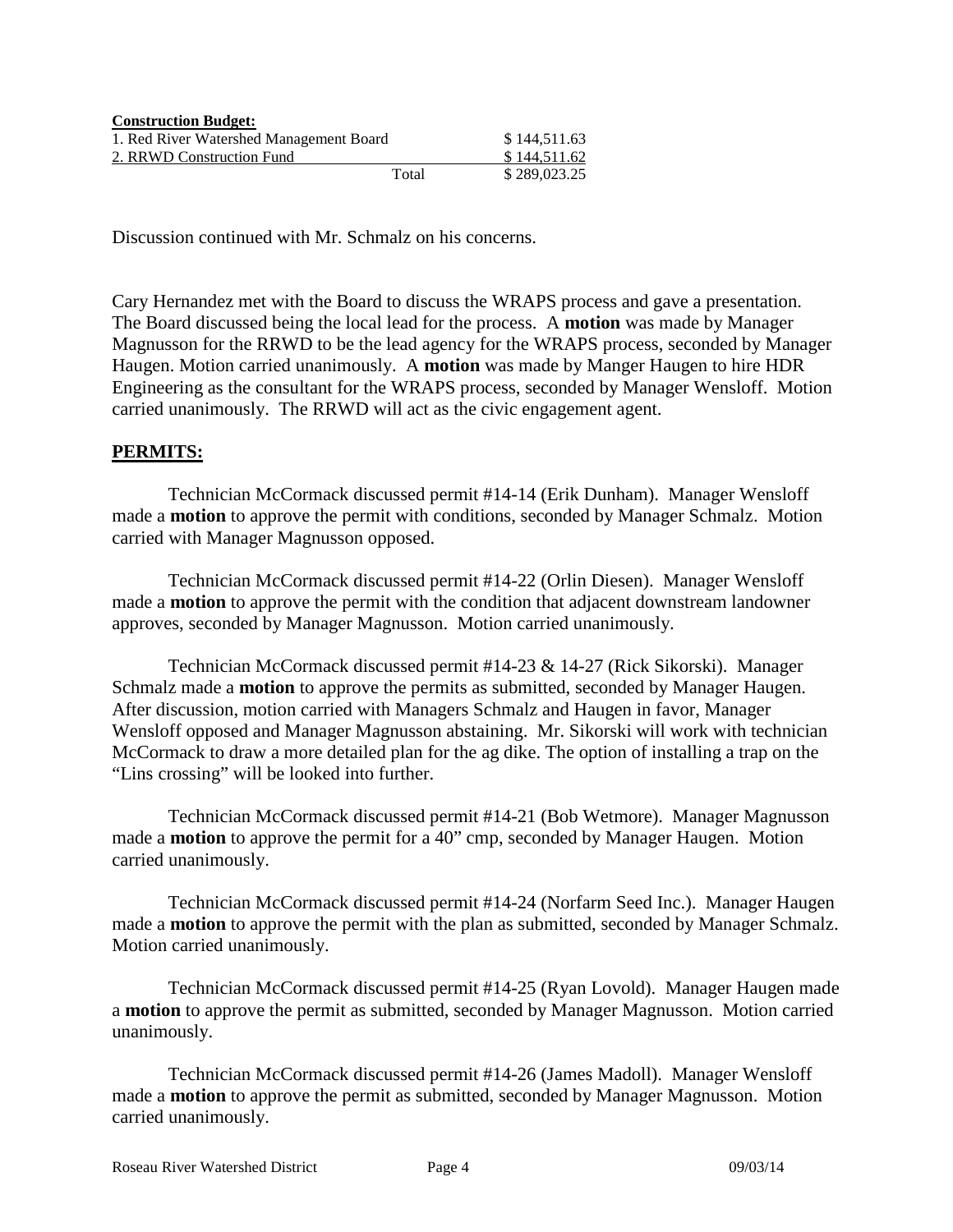Technician McCormack discussed permit #14-28 (Isaac Erickson). Manager Magnusson made a **motion** to approve the permit with the condition that the condition of the culvert be approved by Technician McCormack, seconded by Manager Schmalz. Motion carried unanimously.

Technician McCormack discussed permit #14-29 (Kelly Christianson). Permit was tabled for review at next meeting.

Technician McCormack discussed permit #14-30 (Orlin Diesen). Manager Wensloff made a **motion** to approve the permit as submitted, seconded by Manager Schmalz. Motion carried unanimously.

Technician McCormack discussed addendum to permit #10-17 (Todd Grugel). Permit tabled for further review.

Technician McCormack discussed permit #13-31 phase 2 (Douglas Erickson). Manager Magnusson made a **motion** to approve points 3 & 6 of phase 2, seconded by Manager Wensloff. Motion carried unanimously. Mr. Erickson can address the board at the next meeting with questions or comments.

Manager Magnusson removed himself from the board. Manager Haugen made a **motion** to approve permit #14-31 (Magnusson Farms) as submitted, seconded by Manager Schmalz. Motion carried with Manager Magnusson abstaining.

Manager Haugen made a **motion** to approve permit #14-32 (Mitch Magnusson) as submitted, seconded by Manager Wensloff. Motion carried with Manager Magnusson abstaining.

Manager Magnusson rejoined the board.

#### **PROGRAMS:**

Side Water inlets: Technician McCormack stated that the majority of construction was completed by Beito and Halverson is mobilizing.

# **PROJECT REPORT:**

Hay Creek/Norland: Technician McCormack updated the board on the mitigation plan for the COE moving forward. The manufacturer of the gate submitted options for repair. A **motion** was made by Manger Schmalz, seconded by Manager Haugen to hire a local welder to do the repair. Technician McCormack will contact Wahl and Solom about completing the work. Motion carried unanimously. A **motion** was made by Manager Wensloff, seconded by Manager Haugen, to purchase the Steam Johnny equipment. Motion carried unanimously.

Beltrami: A Project Team meeting has been held for September 18.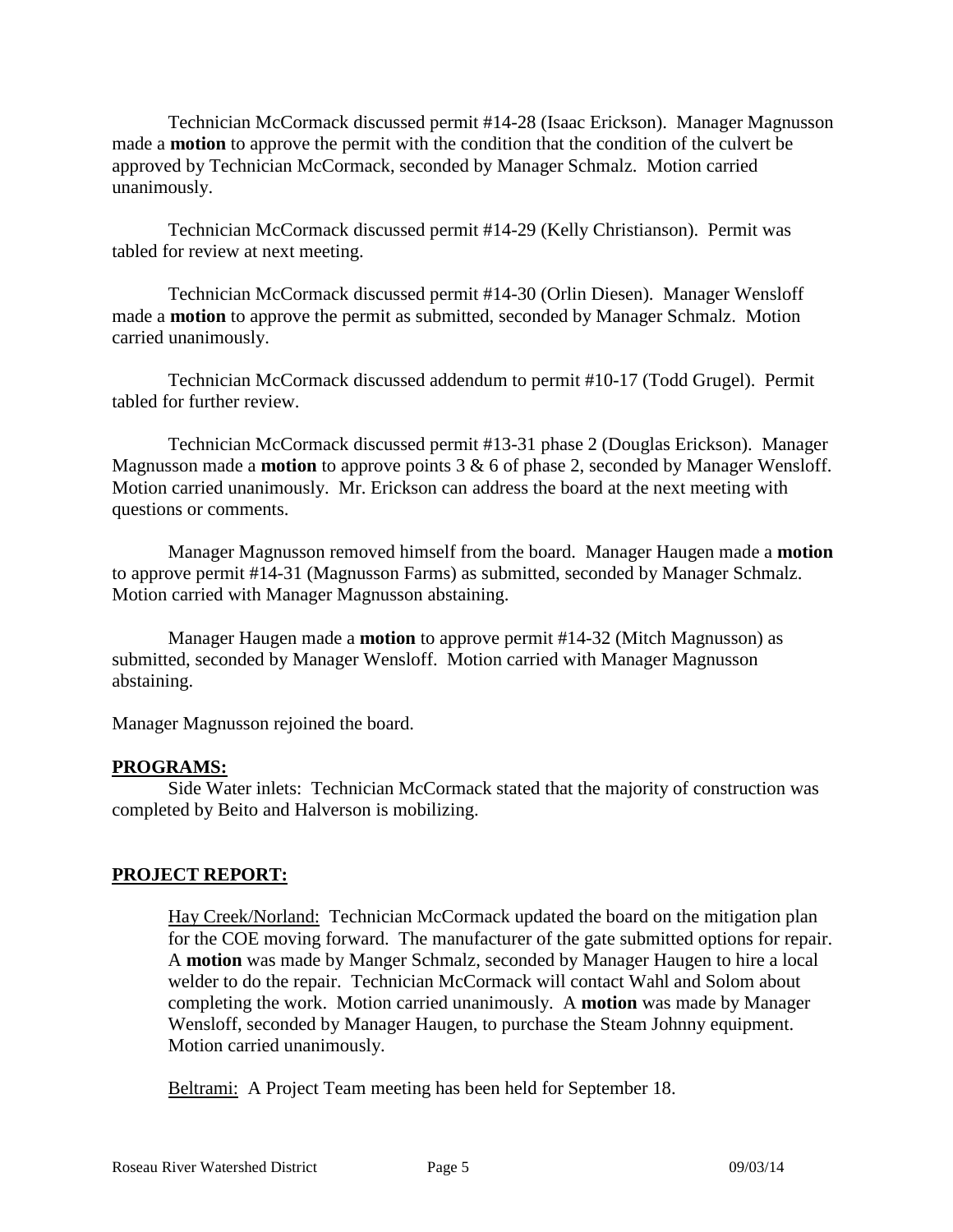RRWMA: An RRIW meeting has been scheduled for Sept. 26 at 10:30a.m. If requested, Engineer Dalager is authorized to give a presentation at the meeting. The next Project Team meeting will be Sept. 18<sup>th</sup>. Discussion will be on COE Concurrence Point 2 and the  $O & M$  plan. There was discussion on project funding.

Lake Bottom: Project funding was discussed. The next Project Team meeting will be Sept. 18. Administrator Halstensgard updated the board on a discussion with a private landowner.

Duxby Levee: Technician McCormack stated the levee had been mowed for the second time and discussed Jan Farris's issues. Staff will send a letter to the landowner. Manager Haugen made a **motion** to authorize Technician McCormack to work with the DNR and COE on oxbow cleaning issue, seconded by Manager Magnusson. Motion carried unanimously.

CD #8: Technician McCormack informed the board of the discussion that took place at the landowner meeting. There was discussion on the suggestions by landowners and the legality of completing various work. Staff will work with consultants to move forward with BWSR grant application. Technician McCormack discussed the proposed repair work. Manager Haugen made a **motion** to go with the low quote and hire R & Q trucking to complete the work as planned, seconded by Manager Schmalz. Motion carried with Manager Wensloff abstaining. There was discussion on ditch plans.

# **RRWMB**:

Chairman Carriere updated the board on the following items:

- Farm bill funding
- TRWD Klondike project
- FDRWD meeting
- March conference scheduled for March  $25<sup>th</sup>$  and  $26<sup>th</sup>$ , 2015
- Birding trail issue

# **ADMINISTRATIVE REPORT:**

- Investments
- County AIS grant
- Administrative fund balance
- A **motion** was made by Manager Magnusson to authorize PERA life insurance deduction, seconded by Manger Wensloff. Motion carried unanimously.

# **TECHNICIAN REPORT:**

- Spraying equipment -- a **motion** was made by Manger Haugen, seconded by Manger Wensloff to purchase the proposed spraying equipment. Motion carried unanimously.
- Douglas Erickson board requests Mr. Erickson attend the next meeting.

#### **NEW BUSINESS:**

There was no new business for this meeting.